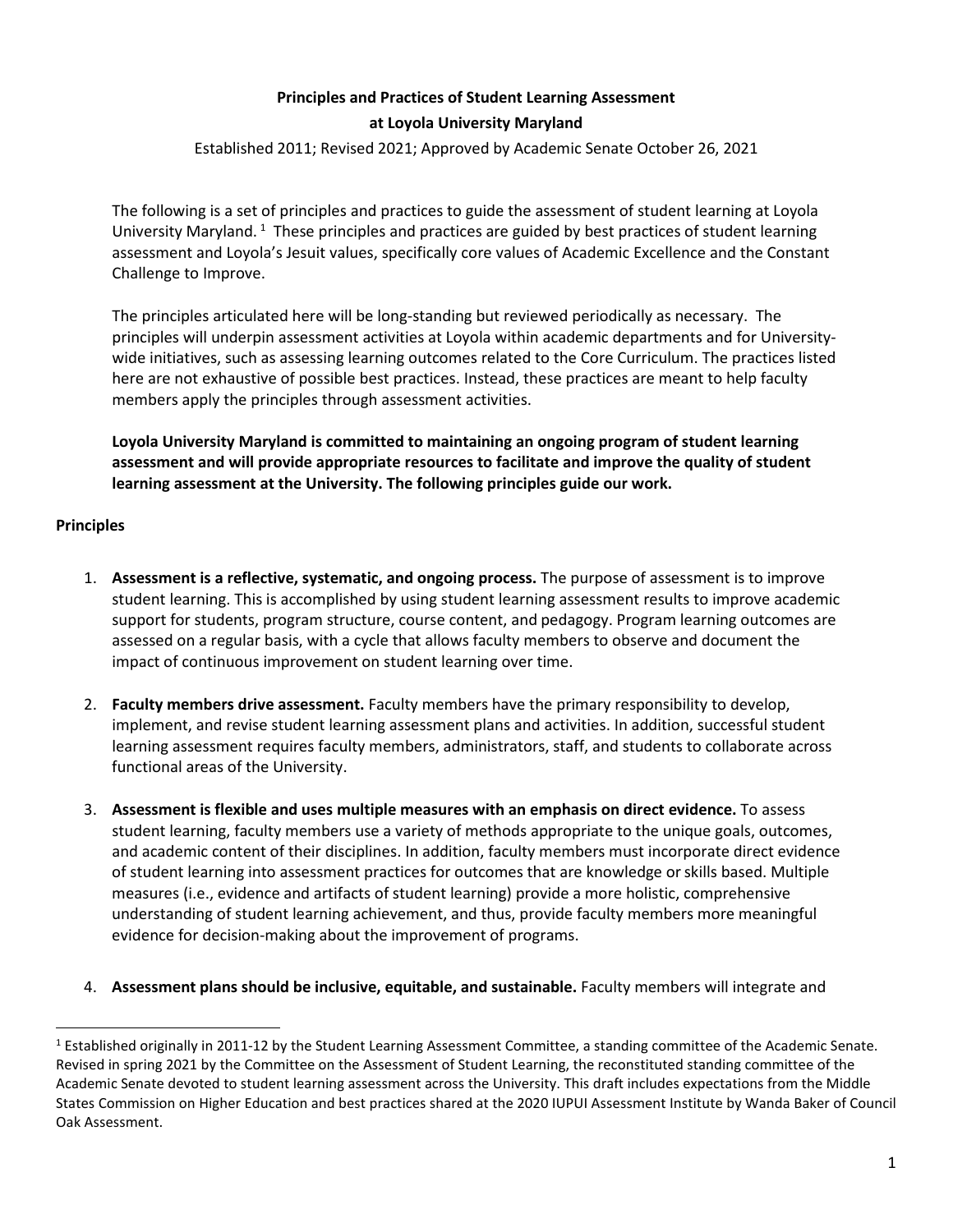implement equity-minded assessment plans considering the usual constraints of faculty time and departmental resources. Student artifacts should be collected with future data disaggregation in mind to ensure that examinations of inclusive academic excellence and conversations about equity

5. **Assessment will drive decision making in planning and improvement processes.** Faculty members, administrators, staff, and students will use assessment results to drive curricular and pedagogical change or to improve academic support. Decision makers will not use student learning assessment to evaluate individual faculty members or to make comparisons across programs, departments, divisions, or schools. Evaluators will follow equity-minded strategies and will not use the assessment results to compare individual students or groups.

## **Practices**

- 1. Student learning outcomes should be explicit. They should clearly state what students are expected to know, be able to do, and/or value at the end of a program of study.
	- a. Number of learning outcomes: Degree and academic programs should have no fewer than three and no more than seven learning outcomes, with exceptions made to meet requirements of disciplinary accreditation.
	- b. Alignment of learning outcomes: Program learning outcomes (PLOs) should align with but not duplicate institution learning outcomes (ILOs). This alignment provides a coherence of the academic programs with Loyola's educational mission.
		- i. PLOs of undergraduate programs should align with the institution-level *Undergraduate Learning Aims*, with connections made through the assessable learning outcomes.
		- ii. Similarly, PLOs at the graduate level should align with the institution-level *Graduate Learning Goals*.
	- c. Expectations of Student Achievement: Programs should specify the expected level of proficiency for each of the program learning outcomes so that assessment of student learning may demonstrate whether students accomplish educational goals consistent with their programs of study.
		- i. The expected level of proficiency is typically indicated by the verb in the program learning outcome statement.
		- ii. The use of the revised Bloom's Taxonomy is one way to develop clear expectations in learning outcomes statements.
		- iii. The University provides Guiding Questions for the development or refinement of program learning outcomes.
	- d. Mapping the Outcomes: Degree programs should produce a curricular map to demonstrate educational experiences are relevant to and interrelated with the program learning outcomes and to indicate where and at what level these learning outcomes are embedded within individual courses in the program.
- 2. A program assessment plan should clearly identify the cycles of program learning outcomes assessments, including collection of evidence of student learning, analysis, and tracking actions for continuous improvement.
	- a. Assessment Cycle: All program learning outcomes should be assessed at least twice within a sixyear period.
		- i. This cycle should be consistent, sustainable, predictable, and dependable.
		- ii. The goal of repeated assessments is to take and then monitor the results of a "closethe-loop" action for continuous improvement of student learning.
	- b. Assessment of Mastery: Programs should focus, primarily, on assessing mastery level achievement of the learning outcome (i.e., evaluate student work completed toward the end of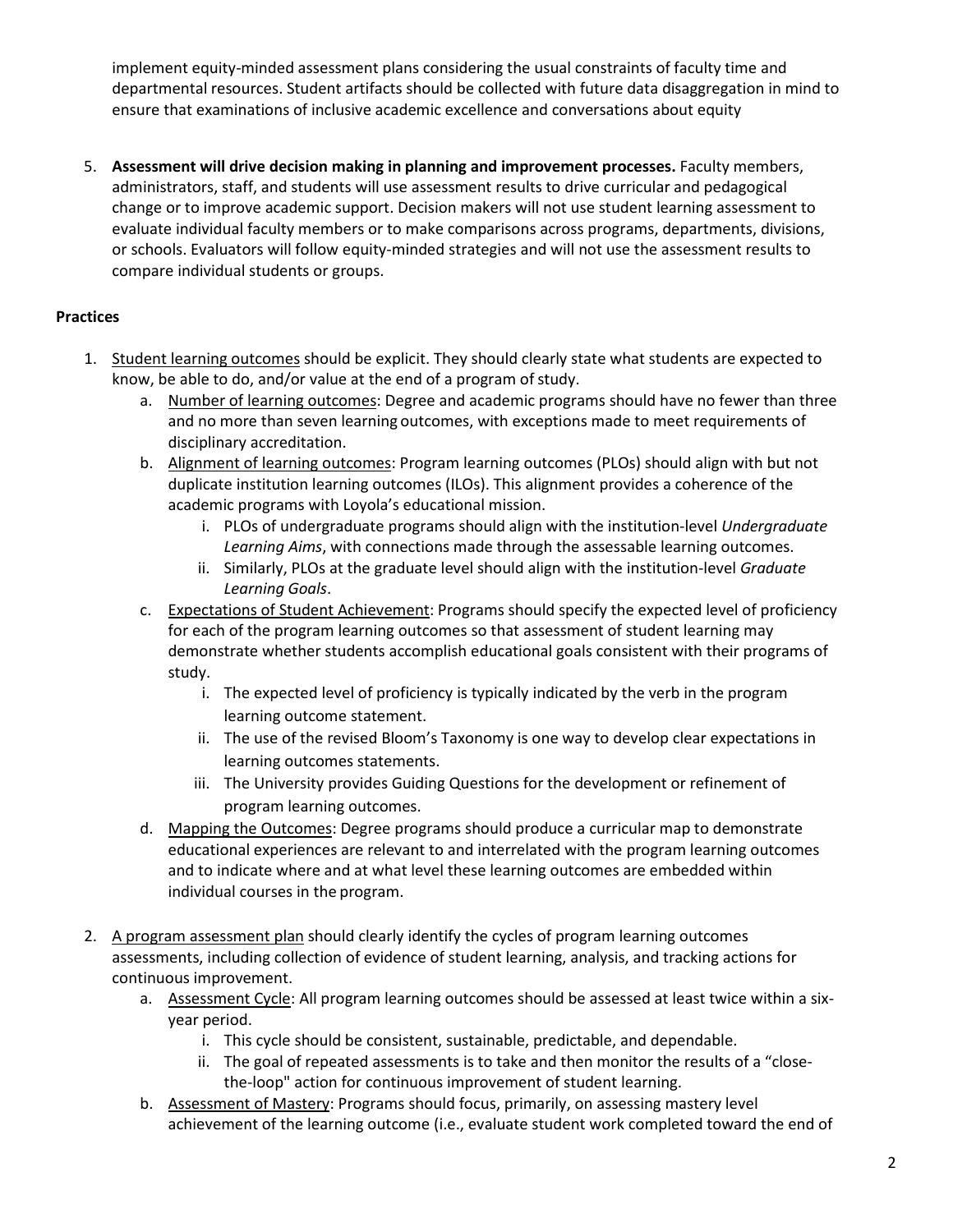the program).

- i. Faculty members can conduct summative assessments of what program completers know and can do.
- ii. The curricular map serves as a resource to identify the appropriate courses from which to obtain artifacts of student work at the mastery level.
- c. Use of Multiple Measures: Multiple measures of student learning achievement should be used for each program learning outcome.
	- i. If possible, aim to use two forms of direct evidence and one of indirect evidence.
	- ii. Faculty members can make this practice sustainable by focusing on the specific part of an exam, assignment, project, etc. that is related to the program learning outcome, and can keep the scope of the assessment narrowly focused on the program learning outcome achievement.
	- iii. If possible, faculty members can identify types of measures that will predictably be sources of direct evidence across years, course sections, instructors, etc.
- d. Artifact Collection: Programs should plan to collect artifacts of direct and indirect evidence each year.
	- i. Ensure all faculty (i.e., tenure, tenure-track, and clinical or teaching faculty) teaching the relevant courses are aware of the plan and committed to providing the artifacts.
	- ii. If assessments are embedded within courses, collect and store all completed rubrics and/or data related to the assessment.
- e. Establishing Timelines: A timeline should be included in the program assessment plan that clearly identifies each year's artifact collection, learning outcome analysis, and tracking of actions for continuous improvement. The timeline should display a full six-year cycle and then should be refined or repeated for the next six years.
	- i. Departments that teach core curriculum courses should adhere to a cycle of Loyola's university-level assessable learning outcomes assessments, to be determined in collaboration among the UCC, the department, the associate dean for the humanities and the core curriculum, and CASL.
		- 1. This can either occur concurrently with program outcomes assessments or can be woven into the assessment plan as the singular assessment in a particular year.
		- 2. Consult with the department chair and the associate dean for the humanities and the core curriculum to determine whether stand-alone or concurrent assessments fit the program the best.
	- ii. Programs that conduct academic program review or disciplinary accreditation can pause assessment reporting during the year of self-study/review. This should be documented within the assessment plan timeline. The program should still collect student artifacts during that year.
- 3. Each program should set clear standards. The success of the program in achieving its learning outcomes should be evaluated relative to clearly defined standards and by using appropriate and specific evidence of student learning.
	- a. Standards: Programs should identify agreed upon standards of student achievement for each measure of direct and indirect evidence of student learning.
		- i. The standard defines or categorizes what mastery looks like (e.g., "80% of students will be rated as meeting or exceeding mastery of the learning outcome on the established rubric for the program learning outcome.").
		- ii. Set the standards in advance of conducting assessments.
		- iii. Make the standards ambitious but attainable.
		- iv. If the standards are not met once student artifacts are analyzed, take an action to improve student learning and re-measure the program learning outcome with the same standards during the next instance in the assessment cycle.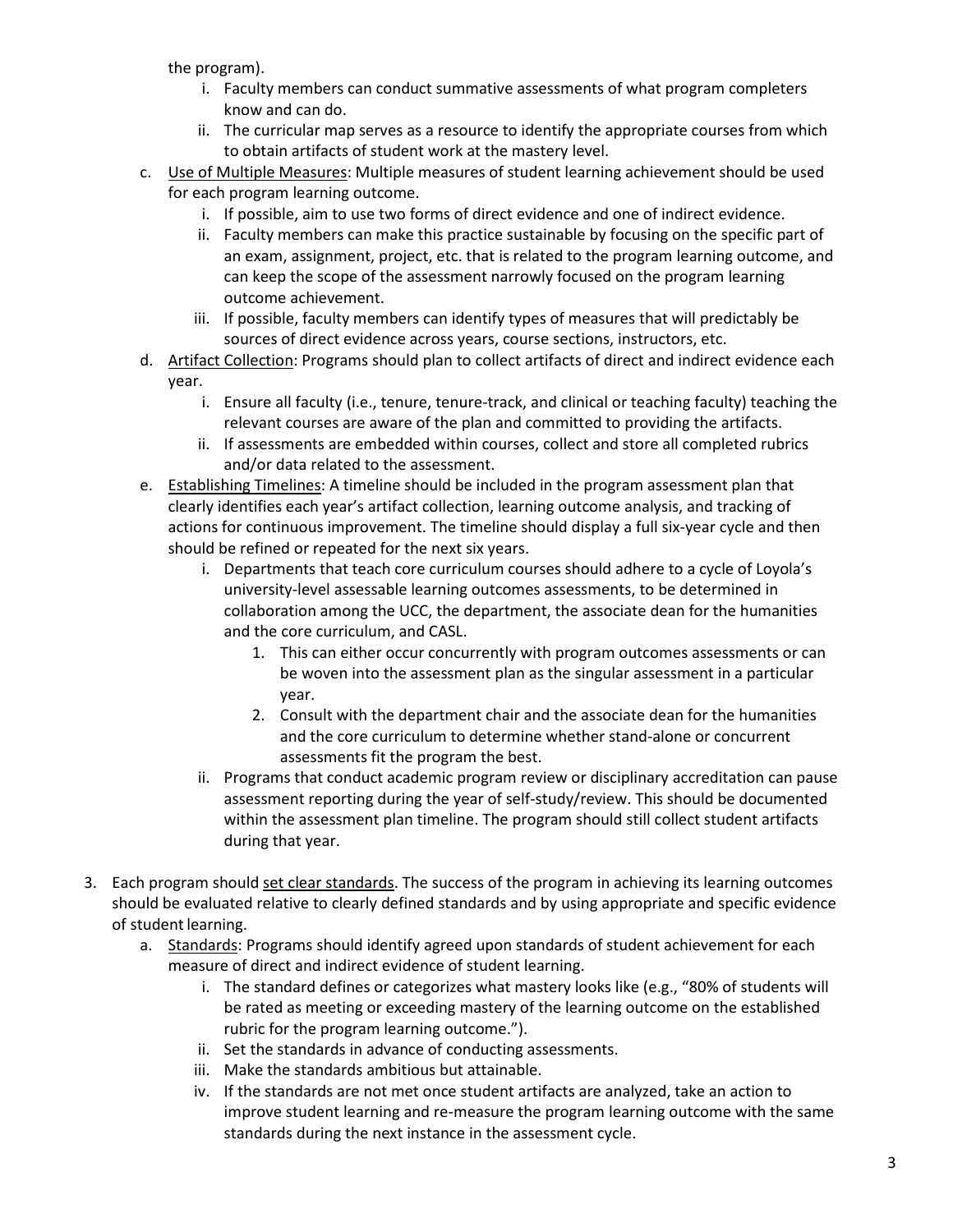- b. Direct Evidence of Student Learning: Programs should use direct evidence to assess outcomes related to skills and knowledge.
- c. Rubrics: Programs should use rubrics with agreed-upon criteria to evaluate student work when direct evidence is subjective in nature (e.g., a piece of written work as opposed to a standardized test).
- d. Comparison of Results to Standards: Programs should tabulate, analyze, and aggregate data from direct and indirect assessment to compare results to previously determined standards.
- e. Equity-minded Strategies: When assessing diversity, equity, and inclusion, evaluators should frame results in the context of the standards and use equity-minded strategies, including disaggregation of data by race/ethnicity, gender, and other demographic attributes, if available, and avoid comparisons across individuals and groups. Instead, the disaggregated data should be compared against the standard for achievement, and actions for continuous improvement should be taken to enhance learning for all students.
- f. Retention of Evidence: Programs should retain evidence (completed rubrics, test scores, student samples, etc.) used in assessing student learning for seven years and provide this evidence for review when requested.
- 4. Direct evidence for assessing student learning should come from embedded coursework. This approach minimizes the burden of assessment on students and faculty members.
	- a. Identification of Courses: The curricular map is a good resource to identify courses from which programs will collect assessment evidence.
	- b. Sources of Student Mastery: Evidence gathered near the end of the program of study is particularly helpful in assessing the ability of students to apply the knowledge and skills they have acquired over time. Capstone courses and senior portfolios, where offered, are good sources of this type of evidence.
	- c. Sampling: If a program gathers student work as evidence of learning that is from a subset and not from all students in that program, the work should consist of an appropriately representative sample of students or course sections. The sample should only include work of program majors. The sampling plan should be determined in advance.
		- i. When measuring aggregated data from a sample of student work, programs should compile course-based sources to present evidence about aggregations of students and not particular course sections, students, or instructors.
		- ii. When assessing diversity, equity, and inclusion, programs should use disaggregated data by race/ethnicity, gender, and other demographic attributes, if available, to measure outcomes of these efforts.
- 5. Programs should be assessed regularly and should document their assessment activities annually.
	- a. Guidance for a Diversity of Program Sizes: The type of engagement in annual assessment may vary across programs.
		- i. Regardless of size of program, each year, $<sup>2</sup>$  $<sup>2</sup>$  $<sup>2</sup>$ </sup>
			- 1. At least one student learning outcome should be assessed;
			- 2. The extent of student achievement should be analyzed and documented for the learning outcome(s) assessed;
			- 3. The assessment report must clearly articulate whether the measures and the overall program learning outcome(s) were met, according to the program's

<span id="page-3-0"></span> $2$  There are exceptions to this rule: programs with no active majors in key assessment courses (e.g., no graduating seniors), programs undergoing program review or disciplinary accreditation self-studies, programs in the midst of a substantial MHEC-level curricular overhaul or substantial assessment overhaul may report these activities in lieu of the PLO report, if approved to do so by the program's dean's office.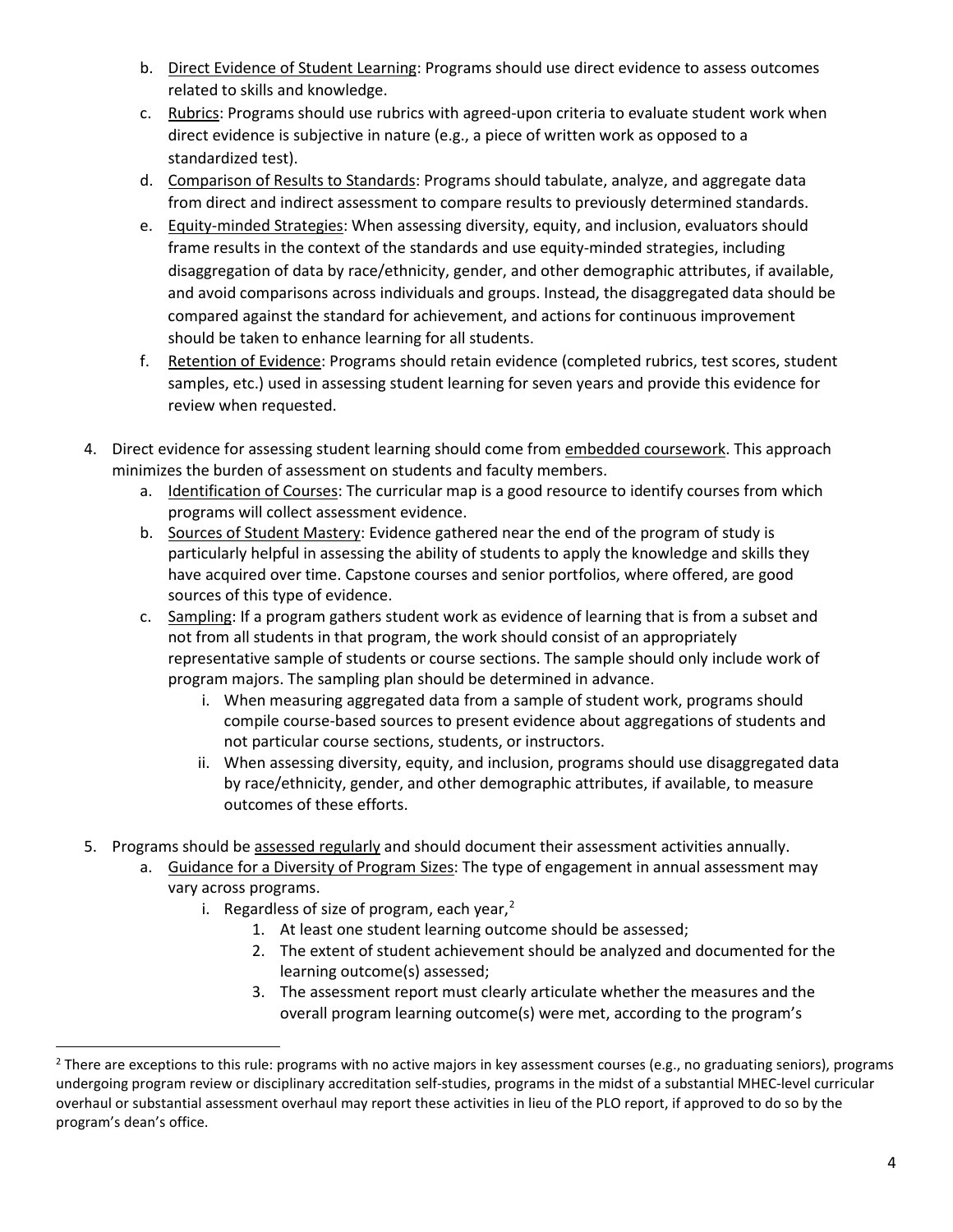established standards of mastery, to determine whether students have accomplished educational goals consistent with their programs of study;

- 4. Documented assessments should include analysis of the past use of results to improve educational effectiveness and/or planned future actions to improve educational effectiveness as a result of the current year's assessment findings; and
- 5. Sufficient support should be provided to the faculty members charged with assessment so that assessment of student achievement can be sustained and the results can be communicated to stakeholders.
- ii. Programs with a large number of graduating majors in any given year will likely complete assessment for one or two learning outcomes each year. In such cases,
	- 1. Programs might use samples of student work to conduct assessment of student learning (see 4.C)
	- 2. Programs should ensure the cycle of assessment allows an outcome to be reassessed at least once within a six-year period.
- iii. Programs that graduate few majors each year may collect and evaluate data for one or more outcomes each year, but not complete the tabulation and analysis phases of assessment until they have several years' worth of data from which to make valid summary conclusions about student learning. In such cases,
	- 1. Programs should collect data and/or artifacts of student learning every year for all program learning outcomes;
	- 2. Programs should define a cycle that includes analysis of at least one program learning outcome every year; and
	- 3. Programs should ensure the cycle of assessment allows an outcome to be re-assessed at least once within a six-year period.
- b. Reporting Platform: The University has implemented Watermark, a University-wide assessment reporting platform, to facilitate the reporting of program level student learning assessment results. The program's assessment report should be completed in the system to maintain one centralized repository and to allow for precise institution-level insights about student learning.
- 6. Support: Programs will seek assistance if needed. Programs that need help with designing their assessment plans or analyzing their assessmentdata should consult CASL in addition to the resources found online at[: https://www.loyola.edu/department/academic-affairs/resources/assessment-of](https://www.loyola.edu/department/academic-affairs/resources/assessment-of-student-learning)[student-learning.](https://www.loyola.edu/department/academic-affairs/resources/assessment-of-student-learning)